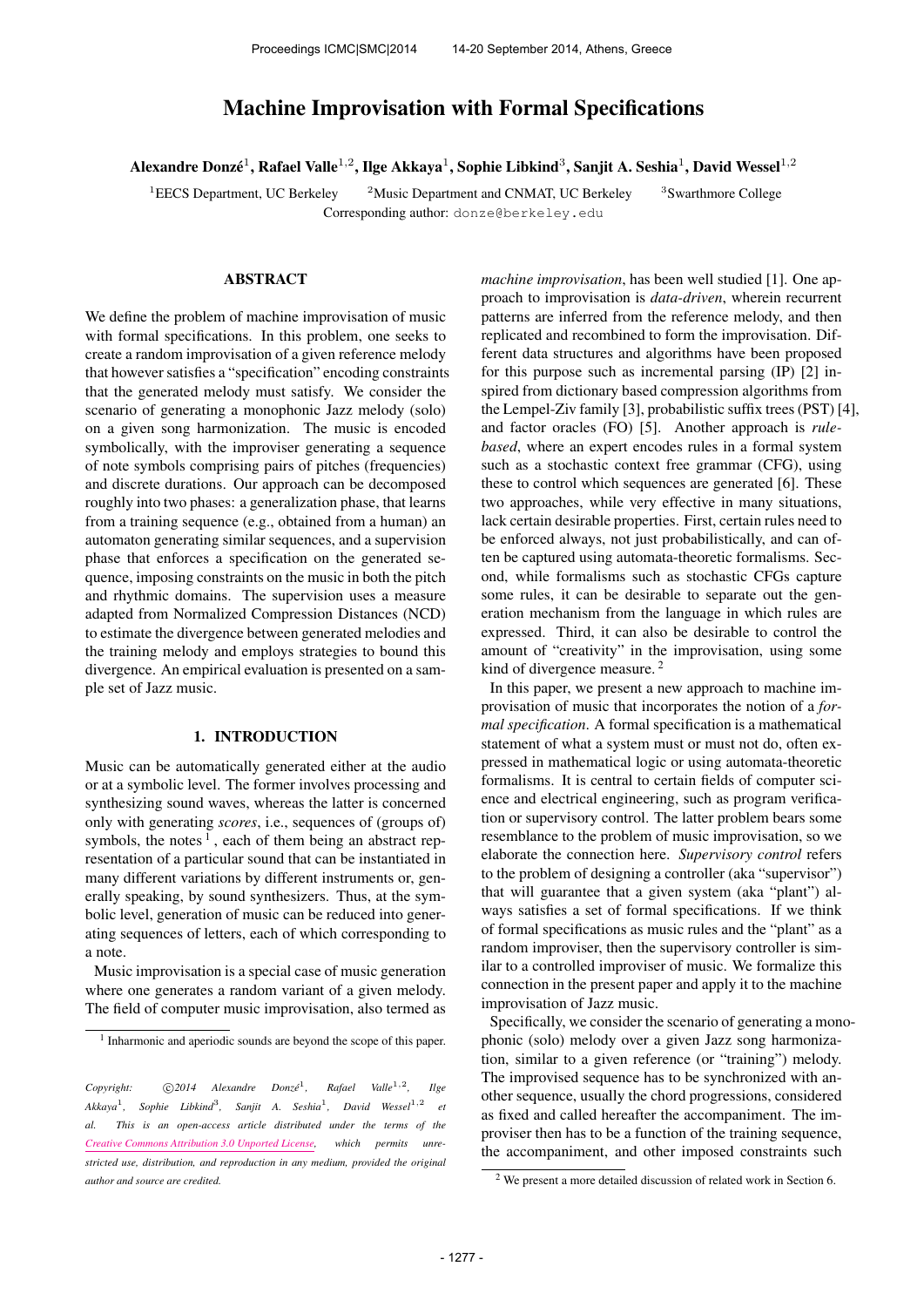as "safety" rules and divergence measure. We present a generic strategy for solving this problem in three phases. The first phase, *generalization*, learns from the given melody an automaton generating a set of melodies containing the original. We implement this phase using factor oracles [5]. The second phase, *safety supervision*, enforces rules on the generalized automaton so that it plays in harmony with the accompaniment. The rules are analogous to "safety properties" that a control system must always obey. The third and final phase, *divergence supervision*, ensures that sequences produced by the improviser automaton lie, with high probability, within a specified "similarity" divergence from the original. This phase is implemented by assigning probabilities to transitions of the improviser automaton based on a given divergence measure. For music, several divergence measures have been proposed often in the purpose of genre classifications; amongst these, Normalized Compression Distances (NCDs) have been effectively used [7], and so we employ a variant of an NCD in this paper.

In summary, the main novel contributions of this paper are:

- The formal notion of *controlled machine improvisation* for formal specifications (Section 2);
- An approach to solve the controlled machine improvisation problem based on generalization, safety supervision, and divergence supervision (Section 3), and
- An instantiation and application of our approach to improvisation of Jazz melodies (Sections 4 and 5).

A preliminary version of some of the ideas in this paper have appeared in a technical report [8]. That report, not formally published, is written from the viewpoint of *control theory* and introduces a broader notion termed *control improvisation*. In this paper, we customize the ideas for machine improvisation of music. We further extend our implementation and experimental evaluation for Jazz improvisation.

# 2. CONTROLLED MACHINE IMPROVISATION

#### 2.1 Notation and Background

As our goal is to generate symbolic musical improvisations, we work with traditional score notations, which are based on discrete sets, namely, a discrete set of pitches (e.g., a4, c2, g3, etc), and a discrete set of durations (quarter notes  $\Box$ , eighth notes  $\Box$ , etc). As a consequence, the formal background can be set up in terms of finite state automata.

**Definition 1.** A finite state automaton (FSA) is a tuple  $A =$  $(Q, q_0, F, \Sigma, \rightarrow)$  *where*  $Q$  *is a set of states,*  $q_0 \in Q$  *<i>is the* initial state,  $F \subset Q$  *is the set of* accepting states,  $\Sigma$  *is a finite set called the* alphabet *and*  $\rightarrow \subset Q \times \Sigma \cup \{\epsilon\} \times Q$ *is a transition relation. for which we use the usual infix notation*  $q \stackrel{\sigma}{\rightarrow} q'$  *to mean that*  $(q, \sigma, q') \in \rightarrow$ *, and*  $\epsilon$  *is the* empty word*.*

We interpret letters of the alphabet as observable events of the system under consideration. A *word*  $w \in \Sigma^*$  is

either  $\epsilon$  (transition with no observable event) or a finite sequence of letters in  $\Sigma$ , i.e.  $w = \sigma_1 \sigma_2 \dots \sigma_k$  for some integer  $k \geq 1$ . The length of a word is defined inductively as  $|\epsilon| = 0$  and  $|w\sigma| = |w| + 1 \,\forall \sigma \in \Sigma$ . A word is a *trace* of a FSA A iff there exists a sequence of states  $q_i \in Q$ such that  $q_0 \xrightarrow{\sigma_1} q_1 \xrightarrow{\sigma_2} \dots \xrightarrow{\sigma_{n-1}} q_{n-1} \xrightarrow{\sigma_n} q_n$ . It is an *accepting trace* of A iff  $q_n$  is in F. The *language* of A, noted  $\mathcal{L}(\mathcal{A})$  is the set of accepting traces of  $\mathcal{A}$ .

Definition 2. *(Synchronous Product) The synchronous product of*  $\mathcal{A} = (Q, q_0, F, \Sigma, \rightarrow)$  *and*  $\mathcal{A}' = (Q', q'_0, F', \Sigma, \rightarrow)$ *,* noted A||A', is defined as the FSA A||A'  $\triangleq$   $(\stackrel{\sim}{Q}\times Q', (q_0, q'_0),$  $F \times F', \Sigma, \rightarrow)$  where  $\forall \sigma \in \Sigma \cup \{\epsilon\}, (q_i, q'_i) \stackrel{\sigma}{\rightarrow} (q_j, q'_j)$  if and only  $q_i \stackrel{\sigma}{\longrightarrow} q_j$  and  $q'_i \stackrel{\sigma}{\longrightarrow} q'_j$ .

Intuitively,  $A||A'$  is a finite state machine where A and  $A'$  take transitions synchronously, with the constraint that for a transition to be possible, both current states of  $A$  and  $A'$  must have an outgoing transition driven by the same event.

# 2.2 Problem Definition

FSAs equipped with the synchronous product are then sufficient to define a "controller synthesis" problem. Assume that  $A$  models the behavior of a system for which some states are labeled as "bad". Synthesizing a controller amounts to finding  $A^c$  such that the product of A and  $A^c$  will naturally *disable* transitions leading to bad states. Note that for modeling convenience, A is often itself decomposed into a *plant*  $\mathcal{A}^p$  and a specification  $\mathcal{A}^s$  so that  $\mathcal{A} = \mathcal{A}^p || \mathcal{A}^s$ . A bad state is typically one from which no accepting state of  $A<sup>s</sup>$  is reachable.

A controller is said to be *non-blocking* if it always allows the system  $A||A^c$  to reach an accepting state. It is said to be *maximally permissive* when it does not disable more transitions than strictly necessary. There is a simple algorithm [9] for finding a non-blocking, maximallypermissive, memoryless controller, when one exists. Informally, the algorithm is based on locating "bad" states in the composite automaton and then iteratively pruning away transitions to such states, while marking as "bad" states any predecessors of existing "bad" states or new blocking states. The framework of supervisory control, while relevant, is not sufficient for our setting of improvisation. There are two main differences:

- (i) *Randomness:* To improvise is to incorporate some randomness ("unpredictability"), whereas traditional control seeks to find safe, deterministic strategies, and
- (ii) *Bounded Divergence:* The improvisation is created from a *reference trace*  $w_{\text{ref}}$ , and is typically "similar" to it. The problem definition should capture this constraint.

We therefore defined a new controller synthesis problem, termed as the *control improvisation* problem. The goal is to randomly generate traces among a family of "safe" traces which are equivalent based on some *divergence measure*. We assume that the latter is given by a non-negative function  $d_{w_{ref}}$  on words, such that  $d_{w_{ref}}(w_{ref}) = 0$  and  $d_{w_{ref}}(w)$ increases as  $w$  gets "further" from  $w_{ref}$ . A controller solv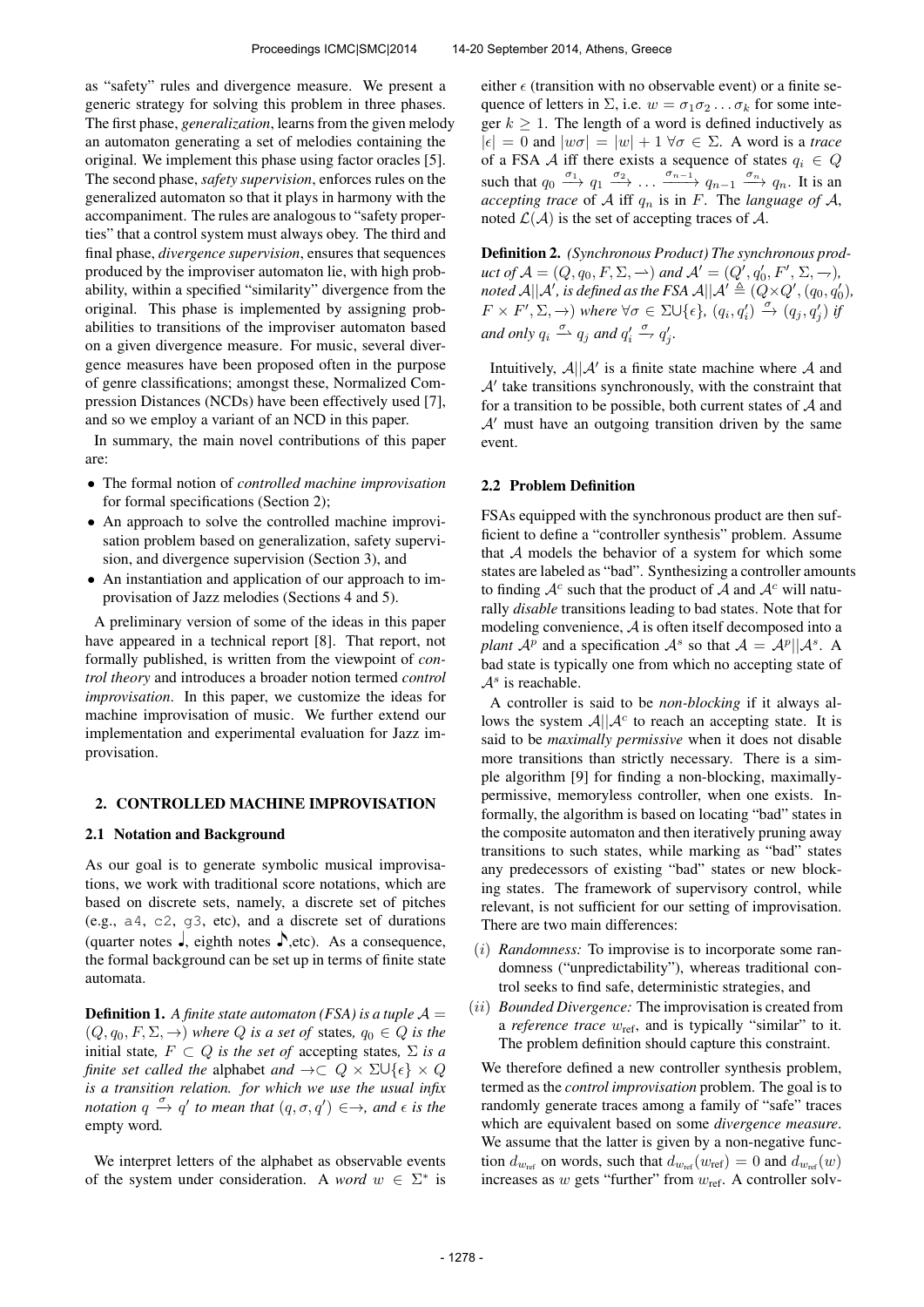ing the control improvisation problem influences the behaviors of  $\mathcal{A}^p$  in two ways:

- 1. When several transitions of  $A<sup>p</sup>$  are safe with respect to  $A^s$ , one is picked following a random distribution in accordance with the similarity criterion;
- 2. When no safe transition is available, one transition of  $A<sup>p</sup>$  is modified (replaced with alternative transitions to the same end state but labeled with a different event) to prevent blocking while still preserving safety.

Formally, the control improvisation problem is defined as follows:

Definition 3. *(Control Improvisation Problem) A control improvisation problem*  $P_I$  *is defined by: a plant FSA*  $A^p$ *, a specification FSA*  $\mathcal{A}^s$ *, an accepting trace*  $w_{\text{ref}}$  *of*  $\mathcal{A}^p||\mathcal{A}^s$ *, a divergence measure*  $d_{w_{ref}}$ , an interval  $I = [\underline{d}, \overline{d}]$  and a *pair of reals*  $(\varepsilon, \rho) \in (0, 1)$ *. A solution of*  $\mathcal{P}_I$  *is a probabilistic automaton generating words* w *in* Σ ∗ *such that the following conditions hold for each* w*:*

- (a) Safety: w is an accepting trace of  $\mathcal{A}^s||\mathcal{A}^p$ ;
- *(b)* Randomness: *The probability measure of* w 3 *is smaller than* ρ*,*
- *(c)* Bounded Divergence:  $Pr(d_{w_{ref}}(w) \in [\underline{d}, \overline{d}]) > 1 \varepsilon$ .

Note that problem easily generalizes to the case where several reference words  $w_r$  are provided.

# 2.3 Running Example

We present below a running example to illustrate the definitions and approach:

- An alphabet composed of two sets of symbols  $\Sigma =$  $\Sigma_a \times \Sigma_A$ , where  $\Sigma_a = \{a, b, c\}$  and  $\Sigma_A = \{A, C\}$
- A plant model  $A^p$  and a specification automaton  $A^s$ :



where we use the special symbol  $\star$  as a "don't care" symbol. E.g.,  $(b, \star)$  represents either  $(b, A)$  or  $(b, C)$ ;

• A set of reference words given by

$$
w_r = (b, \star)(b, \star)(a, \star)(c, \star).
$$

Note that when projected on alphabet  $\Sigma_a$ ,  $w_r$  maps to the unique word *bbac*. For ease of reading,  $\star$  might be omitted in the following.

Anticipating the musical encoding described in more details in Section 4, one can roughly see  $\Sigma_a$  as a set of "notes", and  $\Sigma_A$  as a set of "chords". The plant model fixes the succession of "chords" as alternances of  $A$  followed by  $C$ , and the specification model puts constraints on "notes", such that an  $\alpha$  has always to be followed by a  $c$ . The goal is thus to improvise sequences of "notes", variations of  $w_r$ so that the resulting word is compatible with  $\mathcal{A}^p$  and  $\mathcal{A}^s$ , e.g.,  $(b, A)(a, C)(c, A)(b, C)$ .



Figure 1. Factor Oracle improviser obtained from the reference words  $(b, \star)(b, \star)(a, \star)(c, \star)$ .

# 3. FACTOR ORACLE APPROACH

# 3.1 Generalization using Factor Oracles

The core of our improvisation approach is based on the factor oracle (FO) structure [5]. A factor oracle is a compact automaton representation of all contiguous subwords (factors) contained in a word  $w = \sigma_1 \sigma_2 \ldots \sigma_n$ . It has  $|w| + 1$ states, all accepting, and its transitions can be categorized into

- 1. *Direct* transitions of the form  $s_i \xrightarrow{\sigma_{i+1}} s_{i+1}$ ;
- 2. *Forward* transitions of the form  $s_i \xrightarrow{\sigma} s_j$  where  $j > i+1$ and  $\sigma$  is some letter in w;
- 3. *Backward* transitions, also called *suffix links*, of the form  $s_i \stackrel{\epsilon}{\rightarrow} s_j$  with  $j < i$ .

The details of the construction of factor oracles, can be found in [10]. Some properties of FOs are as follows:

- An accepting word that takes only direct transitions is a prefix of  $w$ ;
- Factors of  $w$  are accepting words taking only direct and forward transitions;
- Finite concatenation of factors of  $w$  are accepting words taking all three types of transitions.

These properties make the FO a suitable structure to generalize  $w_{\text{ref}}$ , so a first step to solve the control improvisation problem is to define  $A^g = FO(w_{ref})$ . In Figure 1, we show the factor oracle obtained from the reference word  $w_r$ .

### 3.2 Enforcing Specifications

Even though  $w_{ref}$  is an accepting word for  $\mathcal{A}^p||\mathcal{A}^s$ , there is no guarantee that its generalization  $A<sup>g</sup>$  composed with  $A<sup>p</sup>$ is non-blocking for  $A^s$ . However, assuming that there exists a non-blocking memoryless controller  $\mathcal{A}^c_\text{max}$  for  $\mathcal{A}^p||\mathcal{A}^s$ — something that can be checked using standard supervisory control [9] and which is guaranteed by the existence of  $w_{\text{ref}}$  — it is always possible to make  $\mathcal{A}^p || \mathcal{A}^g || \mathcal{A}^s$ non-blocking by adding transitions as follows. Let  $(q, c, s)$ be a blocking state of  $\mathcal{A}^p$ || $\mathcal{A}^g$ || $\mathcal{A}^s$ . Since  $\mathcal{A}_{\text{max}}^c$  is a nonblocking memoryless controller, there exists a non-blocking transition  $(q, s) \stackrel{\sigma}{\rightarrow} (q', s')$  in  $\mathcal{A}^p||\mathcal{A}^s$  for some  $\sigma \in \Sigma$ . Hence we can pick some state  $c'$  in  $A<sup>g</sup>$  and add the transition  $c \xrightarrow{\sigma} c'$  to the transition relation of  $\mathcal{A}^g$ . This effectively adds the transition  $(q, c, s) \xrightarrow{\sigma} (q', c', s')$  in  $\mathcal{A}^p||\mathcal{A}^q||\mathcal{A}^s$ . This procedure is repeated until no blocking state can be found in  $\mathcal{A}^p$ || $\mathcal{A}^g$ || $\mathcal{A}^s$ .

To illustrate this construction, consider automaton  $A^p$ ,

<sup>&</sup>lt;sup>3</sup> Intuitively, the probability that  $w$  is picked among all admissible  $w$ .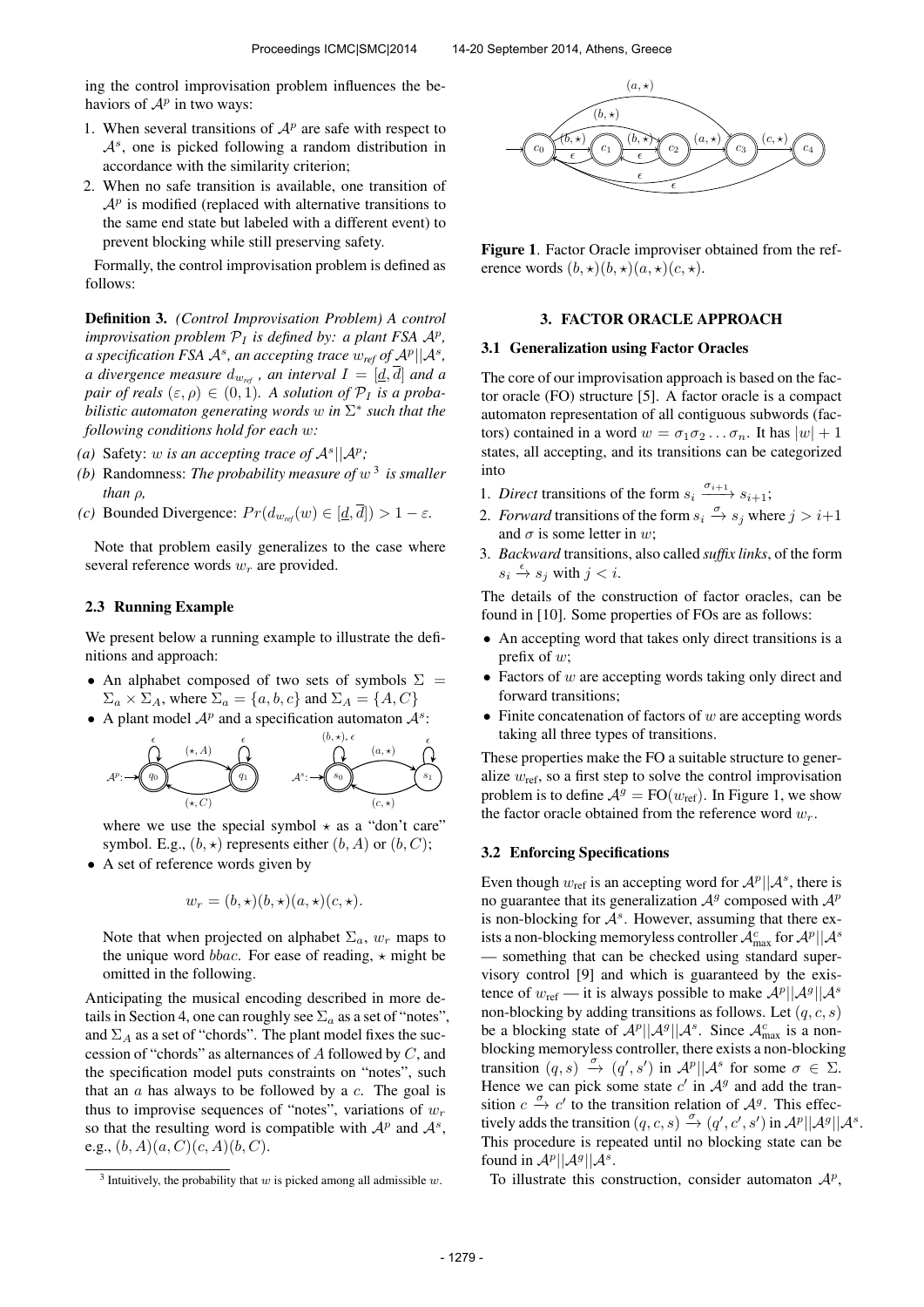$A<sup>s</sup>$  defined in Sec. 2.3 and  $A<sup>g</sup>$  on Fig. 1. Constructing the product  $\mathcal{A}^p||\mathcal{A}^s||\mathcal{A}^g$ , we find that the run

$$
(q_0, s_0, c_0) \xrightarrow{(b,A)} (q_1, s_0, c_1) \xrightarrow{(b,C)} (q_0, s_0, c_2) \rightarrow
$$

$$
\xrightarrow{(a,A)} (q_1, s_1, c_3) \xrightarrow{\epsilon} (q_1, s_1, c_0)
$$

leads to a blocking state  $(q_0, s_1, c_0)$ , as  $\mathcal{A}^s$  requires a c transition, whereas  $A<sup>g</sup>$  only permits an a or a b. Hence we add the transition  $c_0 \xrightarrow{(c,C)} c_1$ .

One remaining question is how to pick the un-blocking transition when more than one choice is possible. One possibility is to pick a transition which is close in some sense to an existing transition of  $A<sup>g</sup>$ . For example in our musical application where transitions corresponds to note events, we can pick notes with the closest pitch or duration. Another possibility is to rely on a Markov model as suggested in the next section, to pick the most frequent valid successor note.

# 3.3 Divergence Control

The last step is to define transition probabilities satisfying the Randomness and Bounded Divergence requirements. We begin by concretizing the similarity divergence that we use, which is a variant of the Normalized Compression Distance introduced in [11] and is based on the theory of Kolmogorov complexity. The Kolmogorov Complexity of an object x (denoted  $K(x)$ ) is defined as the length of the shortest compressed code to which  $x$  can be losslessly reduced. The Kolmogorov Complexity of y given x (denoted  $K(y|x)$ ) is the length of the shortest compressed code to which y can be losslessly reduced assuming knowledge of x. In practice,  $K(x)$  is not computable, and so is typically approximated by  $C(x)$  where  $C(x) = \text{length}(compress(x))$  for some compression algorithm *compress* and  $K(y|x)$  can be approximated by  $C(y|x) = C(xy) - C(x)[7]$ , where xy is the concatenation of  $x$  and  $y$ . Then the Normalized Compression Distance (NCD) [11] between x and y is defined as

$$
NCD(x, y) = \frac{\max(C(x|y), C(y|x))}{\max(C(x), C(y))}.
$$

Informally, it estimates 1 minus the mutual information in  $x$  and  $y$ . In our case however, the amount of information in an improvisation that is not in the reference trace is of more interest than mutual information, hence we define the similarity divergence based on the asymmetric quantity  $\frac{C(y|x)}{C(y)}$ , as follows.

**Definition 4** (Similarity Divergence  $d_{w_{\text{ref}}})$ .

$$
d_{w_{ref}}(w) = \frac{C(w|w_{ref})}{C(w)} + (1 - \frac{C(w_{ref}w_{ref})}{C(w_{ref})})
$$

The second term in the sum ensures that  $d_{w_{ref}}(w_{ref}) = 0$ . In our application we used the LZW compression algorithm to compute  $C(\cdot)$ .

Finally, a simple way to assign probabilities to transitions in a FO is as follows. Recall that traversing the  $n+1$  states

in sequence by taking direct transitions reproduces  $w_{\text{ref}}$ . Improvisation, i.e., variation from the original sequence, is obtained by randomly taking forward transitions or backward transitions. Thus the higher the probability of taking direct transitions, the more similar the output is to the original sequence. In our implementation, we assign the probability  $p$  to each direct transition, so that the improviser replicates  $w_{ref}$  when  $p = 1$ , and probability  $1 - p$  equidistributed to other outgoing forward or backward transitions. This provides for a simple parameter controlling how different the improvised sequence is from  $w_{\text{ref}}$ .

A more sophisticated way of assigning the probabilities is to build a first-order Markov Chain (MC) on the pitch sequence of  $w_{\text{ref}}$  and assign the probabilities of forward and backward transitions according to the transition probabilities of the MC, which is computed using frequentist inference. This substitutes the previously described uniform distribution of forward and backward transitions with a non-uniform distribution, with the purpose of generating sequences whose pitch distribution is more similar to the training sequence.

The overall process for generating an improvised sequence of n events is summarized below:

- 1. Maintain a sequence  $(q_0, c_0, s_0)(q_1, c_1, s_0) \dots (q_k, c_k, s_k)$ of states of  $(A^p||A^g)||A^s$  and a word  $w_k = \sigma_0 \sigma_1 \dots \sigma_k \in$  $\Sigma^k,$
- 2. If  $k \ge n$  and  $s_k$  is accepting, return  $w = w_k$
- 3. Else if  $(q_k, c_k, s_k)$  has outgoing transitions (non-blocking), assign probabilities according to replication probability *p* and pick  $\sigma_{k+1}$  and  $(q_{k+1}, c_{k+1}, s_{k+1})$
- 4. Else if  $(q_k, c_k, s_k)$  is blocking, pick a safe  $\sigma_{k+1}$  and  $(q_{k+1}, c_{k+1}, s_{k+1})$  as defined in Section 3.2.

For a given choice of replication probability p and  $\varepsilon > 0$ , there is an interval  $I = [d, \overline{d}]$  such that the probability that the divergence between the improvised and reference word is in I is less than  $\varepsilon$ . This interval can be determined experimentally, and our experiences showed that  $I$  is usually narrow, which indicates that  $p$  is a suitable parameter to adjust to a desired divergence [8].

#### 4. A FORMAL MODEL

### 4.1 Musical Notations

We abstract and formalize a piece of jazz music into a *melody*, a string of pitched notes and rests, aligned with an *accompaniment*, a looping sequence of chords with given durations. The time unit is the *beat* and the piece is divided into bars which are sequences of  $k$  beats. We assume that the accompaniment is fixed and our goal is to define an improviser for the melody. Hence, the plant FSA will model the behavior of the accompaniment, without constraining the melody, and the specification FSA will set constraints on acceptable melodies played together with the accompaniment. To encode all events in a score, we use an alphabet composed of the cross-product of four alphabets:  $\Sigma = \Sigma_p \times \Sigma_d \times \Sigma_c \times \Sigma_b$ , where

•  $\Sigma_p$  is the *pitches* alphabet, e.g.,  $\Sigma_p = \{\lambda, a0, a\#0, b0,$  $c0, \cdots$ ,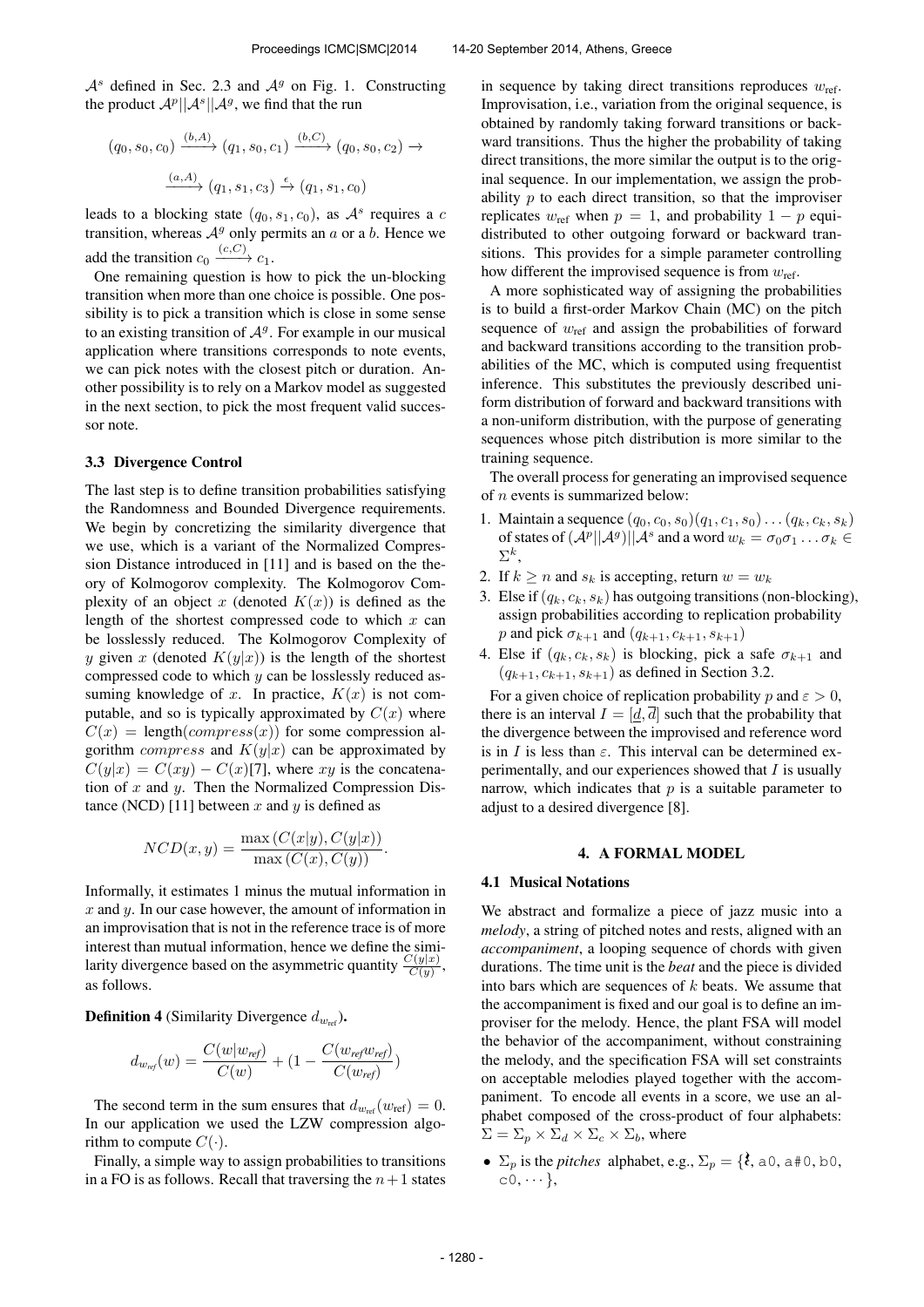- $\Sigma_d$  is the *durations* alphabet, e.g.,  $\Sigma_d = \{\mathcal{S}, \mathcal{A}, \mathcal{A}, \ldots\}$ with  $\Box = 1$  beat. Note that  $\Sigma_d$  also includes fractional durations, e.g., for triplets, as discussed below;
- $\Sigma_c$  is the *chords* alphabet, e.g.,  $\Sigma_c = \{C, C7, G, Ema\}$ , Adim,  $\dots$ ,
- $\Sigma_b$  is the *beat* alphabet. E.g, if the smallest duration (excluding fractional durations) is the eighth note, i.e., half a beat, then  $\Sigma_b = \{0, 0.5, 1, 1.5, 2, 2.5, 3, 3.5\}.$

All automata in the following will use implicitly the full alphabet  $\Sigma$ . However, each component alphabet is meant to address one particular aspect of the music formalization, and we will construct the specification automaton by the composition of different sub-automata using these different component alphabets. Also, note that this encoding of music is of course not unique nor meant to be canonical, and other types of alphabets can be used in replacement to or to complement the one we propose and used. E.g., we do not consider here note *velocity* (i.e., the intensity of the sound of the note).

Example 1. *We provide an example encoding of a simple score using the formalism defined in Section 4. Consider the following extract:*



*It contains a melody and a chord progression which is represented by the following word in our alphabet:*

$$
(g4, d, G, 0) (b4, d, G, 2) (d5, d, G, 3)
$$
  
 $(d5, d, C, 0) (b5, d, C, 1) (g4, d, C, 2)$ 

# 4.2 Encoding Chord Progressions

The harmonic context of the melody is given by the chord progression (accompaniment). The plant FSA  $\mathcal{A}^p$  then encodes the events of specified chords at specified times. The basic idea of the encoding is to define as many states as there can be events of the minimal possible duration in a bar, i.e., in four beats, and replicate those states for as many bars as needed. Then transitions from one state  $q$  to another state  $q'$  is possible when a note of the proper duration is possible and if in the duration of this note, there is no chord change. This construction is illustrated in Figure 2.

#### 4.3 Rhythmic and Harmonic Specifications

The specification FSA encodes rhythmics and harmonic (tonal and modal) constraints involving notes in the melody which enforce some general structure and basic musical consistency. The following specifications are adapted and simplified from the generic guidelines found in [12]. We structure Jazz melodies into *licks* defined informally as short melodic phrases of pitched notes separated by either rests or long notes. Then we impose that licks start on specific beats. E.g., start beats can be 0.5, 1.5, 2.5 or 3.5, i.e., *offbeats*. This specification can be encoded in the automaton (a) on Fig. 3.

The second specification has to do with durations which are not multiples of the smallest duration. In that case, we require that it be repeated until the total duration is such a multiple. The typical example of this situation is the triplet,

e.g., 
$$
\frac{3}{\sqrt{3}}
$$
, which is the concatenation of three notes of  $\frac{3}{3}$ 

duration  $\frac{1}{3}$ , noted  $\sum_{n=1}^{\infty}$ . Without loss of generality, we model only this case, shown as the FSA (b) in Fig. 3, as other fractional durations are dealt with in a similar manner.

Finally, we define constraints on the pitches of the notes in the melody. The pitched notes are classified based on their accompanying chord. We follow the three primary tone classifications as described in [12]:

- Chord tone: a pitch belonging to the current chord;
- Color tone: a pitch that does not belong to the current chord but complements and creates euphony with the current chord;
- Approach tone: neither a chord nor color tone that is followed by pitched note that differs by exactly 1 semitone;

This classification provides a set of "good" pitches for each chord. Color tones can be defined by a scale, i.e., a set of pitches, which is overall "compatible" with the whole song, and to which we remove potential "avoid" notes for the current chord. As an example, consider a song in the key of C. All notes in the C major scale  $\{c, d, e, f, q, a, b\}$ are safe to be played in general, however if an F chord is played (composed of pitches  $f$ , a, c), we need to avoid b which is highly dissonant with f. Hence the set of good notes in this situation is  $\{c, d, e, f, g, a\}$ . The assignment of individual scales and modes, e.g. pentatonic, octatonic, ionian, lydian, to chords in the chord progression is also possible, thus increasing the temporal granularity of harmonic constraints, which is specially relevant for tonicization, modulation and modal harmony. The approach tones make it possible to deviate "temporarily" from these good notes: if a note not classified as good is played, it must be short and followed by a good note immediately and not further than a semi-tone away from it. We simplify this into the automaton (c) in Fig. 3.

### 4.4 Improviser Architecture

The automaton obtained by composing the specifications above with the accompaniment automaton is non-blocking; thus, we can apply the approach proposed in Section 3. However, our early experiments showed that a single viewpoint system in which the model predicted note duration and pitches together was too inflexible, in that the control mechanism would have to add too many edges to the factor oracle generator in order to avoid blocking states. Therefore, we adopted a multiple viewpoint system which improvises rhythms and melodic pitches separately. The architecture presented in Figure 4 has been implemented in Python, using the Music21 library. $4$  We present some

<sup>4</sup> <http://web.mit.edu/music21>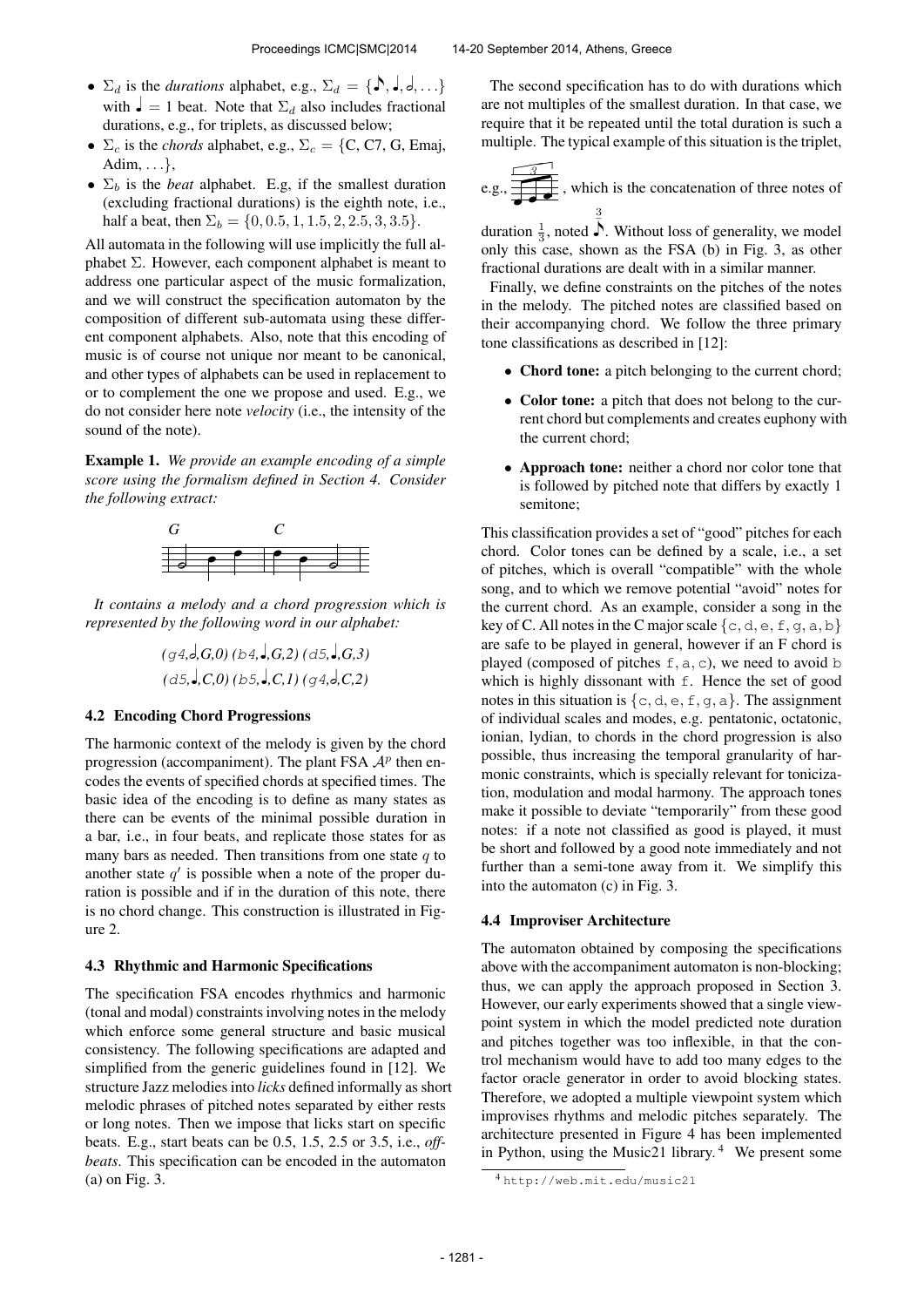

**Figure 2.** Chords progression automaton  $A^p$  of the example. It consists in an accompaniment looping on chord C during 4 beats (1 bar) and chord G during 1 bar, with duration alphabet restricted to quarter notes and half notes.



**Figure 3**. Specification automata  $A^s = A_1^s ||A_2^s||A_3^s$ . "rest" indicates a rest in the melody of any duration. "start-beat" indicates a label of the form  $(\star, \star, \star, b)$  where b is a beat value for which a lick can start. "short" indicates a note in the melody of short duration, e.g., of duration less or equal to a beat (♩). Conversely, "long" indicates a note of a longer duration, e.g., strictly more than ♩. "good-pitch" indicates a note with a pitch which is either a chord or a color tone. "approach" indicates an approach tone. "approach $\pm \frac{1}{2}$ " indicates an approach tone plus or minus a semi-tone.

results in the next section, as well as on a dedicated webpage. <sup>5</sup>

# 5. RESULTS

We evaluated our improviser using a melody generated by the software *Impro-visor* ([6]) over the standard 8-bar blues chord progression, and the first verse melody of *The Girl from Ipane-ma* composed by Tom Jobim. We generated an improvisation with and without specification both with probability of direct transitions assigned to be  $p = 0.8$ (Figure 6). The reference melody and the controlled improvisation share several similarities, however the improvisation also deviates sufficiently from the original to be considered unique. The uncontrolled improvisation contains several notes (highlighted in red) that are not chord, color, or approach tones and which are therefore undesirable.

Using the verse melody of *The Girl from Ipanema* as the reference trace, we generated over the B section of the same piece one improvisation from a supervised factor oracle with specifications based on one scale per chord and another improvisation with specifications based on one key for all chords. Due to the modulatory nature of the chord progression and different tonicization every four bars, the key-based method uses color tones that do not fit the chords or the local harmonic field implied by them. On the contrary, the scale based method produces notes that better fit



Figure 5. (a) Training melody, (b) improvisation generated with specifications (c) improvisation generated without specifications. Black notes are chord tones, green (circled) notes are color tones, blue (squared) notes are approach tones, and red (crossed) notes are other (undesirable) tones.

<sup>5</sup> [http://www.eecs.berkeley.edu/˜donze/impro\\_](http://www.eecs.berkeley.edu/~donze/impro_page.html) [page.html](http://www.eecs.berkeley.edu/~donze/impro_page.html)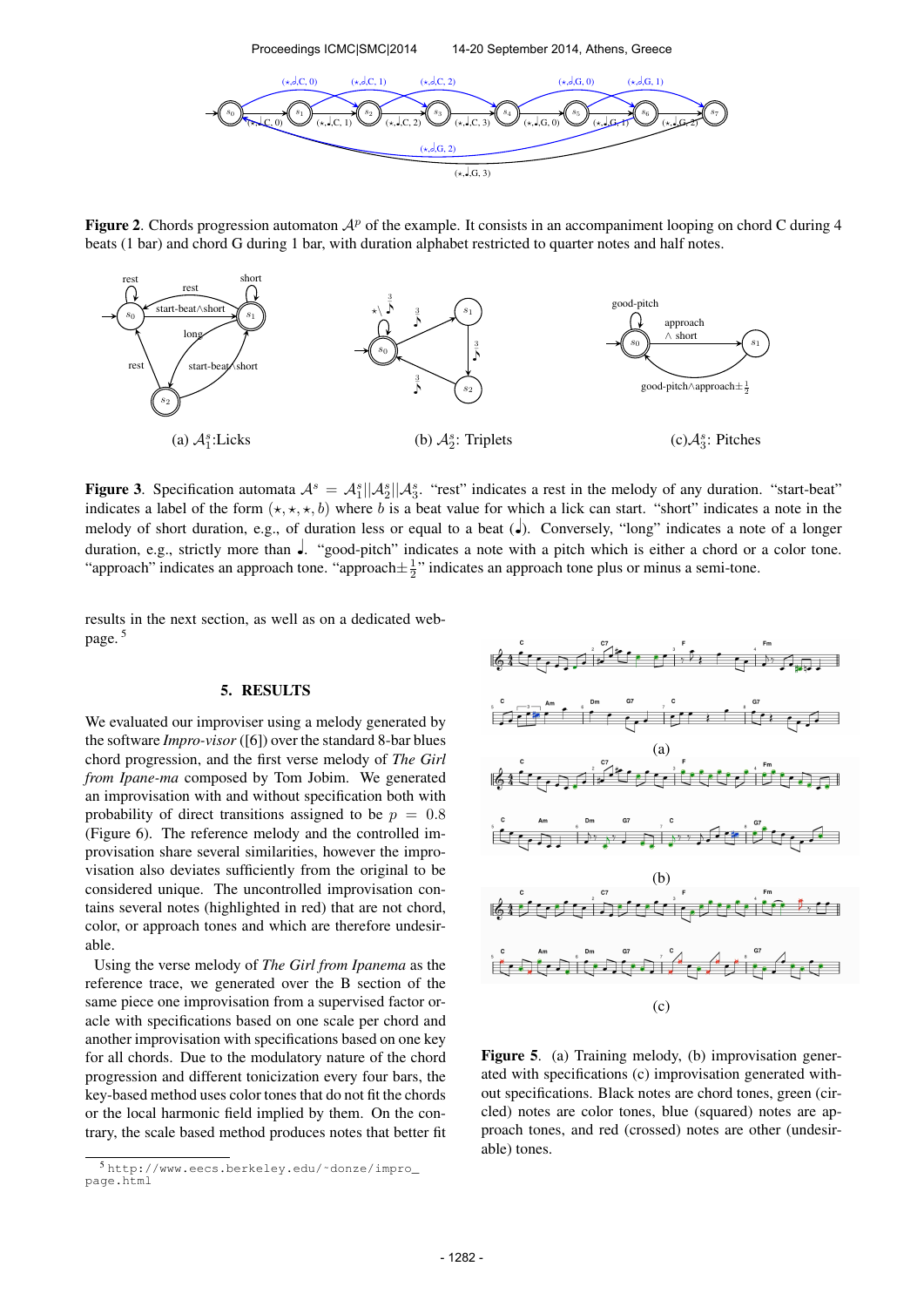

Figure 4. Architecture of the improviser with multiple view points.



Figure 6. (a) Girl From Ipanema training melody, (b) improvisation generated with one mode specification per chord, (c) improvisation generated with global key specification. Black notes are chord tones, green (circled) notes are color tones.

the temporal granularity of the chord progression and gives the user control over the color tone specifications.

### 6. RELATED WORK

Broadly speaking, there are two approaches to automatic music improvisation: *rule-based* and *data-driven*. Rulebased approaches attempt to define the rules of "good" improvisations and generate pieces of music that follow those rules. However, it has been observed that it is difficult to come up with the "right" rules, resulting in systems that are either too restrictive, limiting creativity, or too relaxed, thereby allowing musical dissonance [13, 14, 6]. Consequently, recent musical improvisers tend towards *data-driven* or "predictive" approaches that employ machine learning. These approaches learn a probabilistic model from music samples, and use that model to generate new melodies. Examples of such models include stochastic contextfree grammars (SCFGs) [15, 12], hidden Markov models (HMMs) [16], and universal predictors [4, 14, 5, 17]. Some approaches combine rule-based and data-driven approaches; e.g., the Impro-visor system [6] based on SCFGs has rules learned from training licks through the grammatical inference [15].

It has been found that certain universal predictors outperfom other stochastic models in producing stylistically appropriate music [14]. Universal predictors vary based on the data structures and algorithms used, such as incremental parsing (IP) [2] inspired from dictionary based compression algorithms from the Lempel-Ziv family [3], probabilistic suffix trees (PST) [4], and factor oracles (FO) [5]. Amongst these, it has been found that the latter has some advantages. Unlike both IP and PST, the factor oracle is both complete (contains all factors of the given word) and can be constructed on the fly. Due to this, factor oracles are at the core of the OMax improvisation system  $6$  de-

<sup>6</sup> <http://repmus.ircam.fr/omax/home>